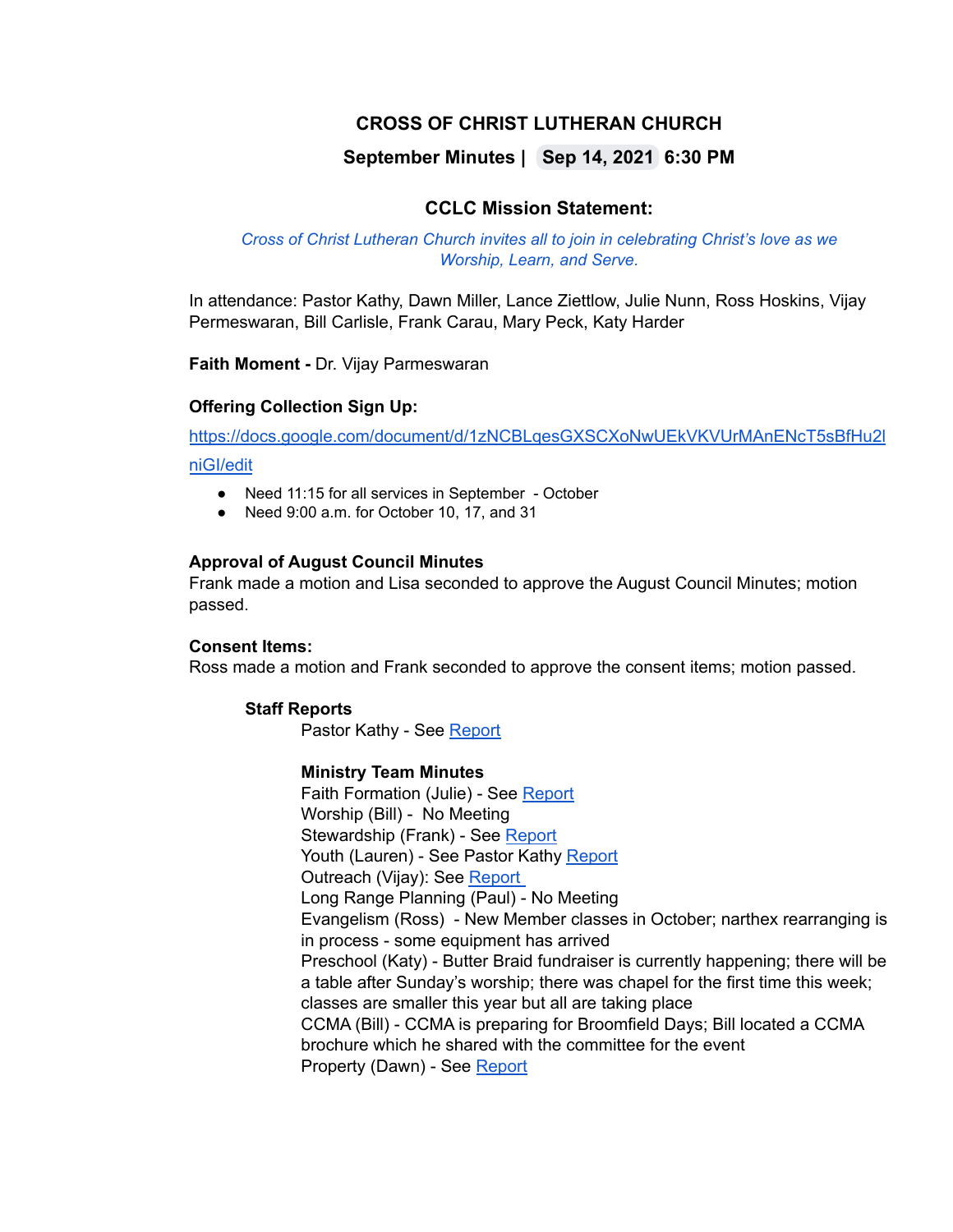## **SubTeam Reports**

Finance Team: See Treasurer Report

Tech Team - Focus is on Website (updating, securing, and new host site)

● Several people are working on a number of tech issues; website is being redesigned

## **UNFINISHED BUSINESS**

- CCMA Discussion See Document for review [https://docs.google.com/document/d/17MGtLACpvYmdLpsEiEv2CCOMkQKo\\_6l8/ed](https://docs.google.com/document/d/17MGtLACpvYmdLpsEiEv2CCOMkQKo_6l8/edit) [it](https://docs.google.com/document/d/17MGtLACpvYmdLpsEiEv2CCOMkQKo_6l8/edit)
	- Do we continue with CCMA?
	- What is the role of the Director with CCLC Staff?
	- Should the Executive Director of CCMA and the Director of Music Ministry be the same person?
- CCMA has questions about the purpose and future of CCMA and its relationship to CCLC. CCMA is not part of the CCLC Music Director job description. Executive Council suggests:
	- CCMA reviews job description of director and hire a director ○ Consider continuing to have Kathleen in the role for the next year
	- Create a plan that strengthens the CCMA/CCLC relationship
	- Explore CCMA/CCLC partnership opportunities
	- CCMA has a supervisory role over the director (not CCLC); however the director is invited to regular staff meetings with lead pastor
	- Ensure compliance with the CCMA board
- Council discussed the need to define CCMA further, that CCMA's goals are worthy and that we think they should continue. A number of questions are contingent on CCMA's actions - eg, making sure the congregation knows that CCMA exists. The council wants to support them but CCMA needs to become autonomous.
- CCMA is outlined on page 8, section 9 of the bylaws

# **NEW BUSINESS**

- Portico Health Insurance for Pastors
	- Frank moved and Bill seconded that the current Portico Gold Plus plan continue for Pastors Kathy and Aly in the coming year. Motion passed.
- Property
	- $\circ$  A significant amount of tree trimming and maintenance is needed. Council discussed which line item to take budget from, as this would go over the lawn care budget for this work.
	- Ross moved and Frank seconded that we approve budgeting for tree pruning. Motion passed.
- Mutual Ministry Committee